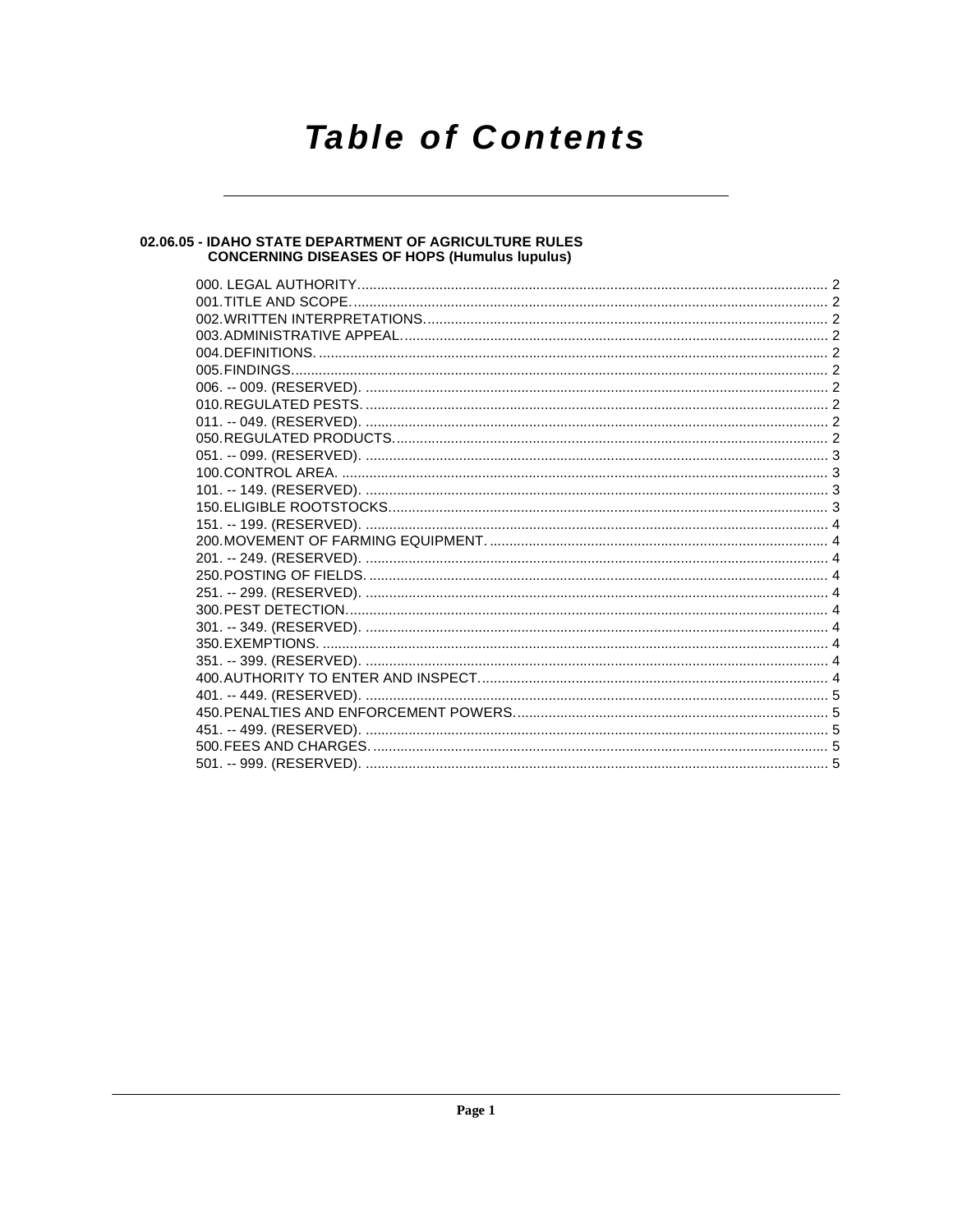## **IDAPA 02 TITLE 06 Chapter 05**

## **02.06.05 - IDAHO STATE DEPARTMENT OF AGRICULTURE RULES CONCERNING DISEASES OF HOPS (Humulus lupulus)**

## <span id="page-1-1"></span><span id="page-1-0"></span>**000. LEGAL AUTHORITY.**

This chapter is adopted under legal authority of Title 22, Chapters 7, 19, and 20, Idaho Code. (3-19-99)

## <span id="page-1-2"></span>**001. TITLE AND SCOPE.**

**01.** Title. The title of this chapter is the "Idaho State Department of Agriculture Rules Concerning of Hops (Humulus lupulus)". (3-19-99) Diseases of Hops (Humulus lupulus)".

**02. Scope**. This chapter has the following scope: Establishes definitions, regulated pests, regulated products, control areas, procedures for the certification of propagative material to be shipped into Idaho, and inspection procedures for propagative material produced in Idaho. Requires farm machinery to be clean of plant debris and soil, and fields to be posted. Sets forth consequences if a regulated pest is found and penalties for violations. Sets a fee schedule for inspections and makes allowances for exemptions from the rule. The official citation of this chapter is IDAPA 02.06.05 et seq. For example, the citation for this Section is IDAPA 02.06.05.001.

(3-19-99)

## <span id="page-1-3"></span>**002. WRITTEN INTERPRETATIONS.**

There are no written interpretations of these rules. (3-19-99)

## <span id="page-1-4"></span>**003. ADMINISTRATIVE APPEAL.**

There is no provision for administrative appeal before the Idaho State Department of Agriculture under this chapter. Hearing and appeal rights are set forth in Title 67, Chapter 52, Idaho Code. (3-19-99)

## <span id="page-1-11"></span><span id="page-1-5"></span>**004. DEFINITIONS.**

The Idaho State Department of Agriculture adopts the definitions set forth in Section 22-2003, Idaho Code.(3-19-99)

## <span id="page-1-12"></span><span id="page-1-6"></span>**005. FINDINGS.**

The revision of IDAPA 02.06.05, "Idaho State Department of Agriculture Rules Concerning Diseases of Hops (Humulus lupulus)," will confer benefits to the Idaho hop industry. Powdery mildew of hops is not known to be in Idaho. The addition of powdery mildew to the list of regulated pests is necessary to prevent the introduction of powdery mildew contaminated hop propagating materials into Idaho. The revision of this rule will comply with the quarantine rules of Oregon for the shipment of hop propagating materials from Idaho to Oregon. In order to prevent the introduction of powdery mildew contaminated hop propagating materials into Idaho, the Department finds it necessary to make this revision effective immediately. (3-19-99)

## <span id="page-1-7"></span>**006. -- 009. (RESERVED).**

## <span id="page-1-14"></span><span id="page-1-8"></span>**010. REGULATED PESTS.**

<span id="page-1-17"></span>**01. Verticillium Wilt**. Verticillium wilt (Verticillium albo-atrum Reinke and Berth.) a persistent soil borne fungus disease of hops and any species or strains of the genus Verticillium virulently pathogenic to hops.

(3-19-99)

<span id="page-1-13"></span>**02. Powdery Mildew**. Powdery mildew caused by all developmental stages and biotypes of the fungus Sphaerotheca macularis (S. humuli). (3-19-99)

## <span id="page-1-9"></span>**011. -- 049. (RESERVED).**

## <span id="page-1-10"></span>**050. REGULATED PRODUCTS.**

<span id="page-1-16"></span><span id="page-1-15"></span>**01. Rootstocks**. For example, rhizomes, strap cuttings, or greenwood cuttings of all species of the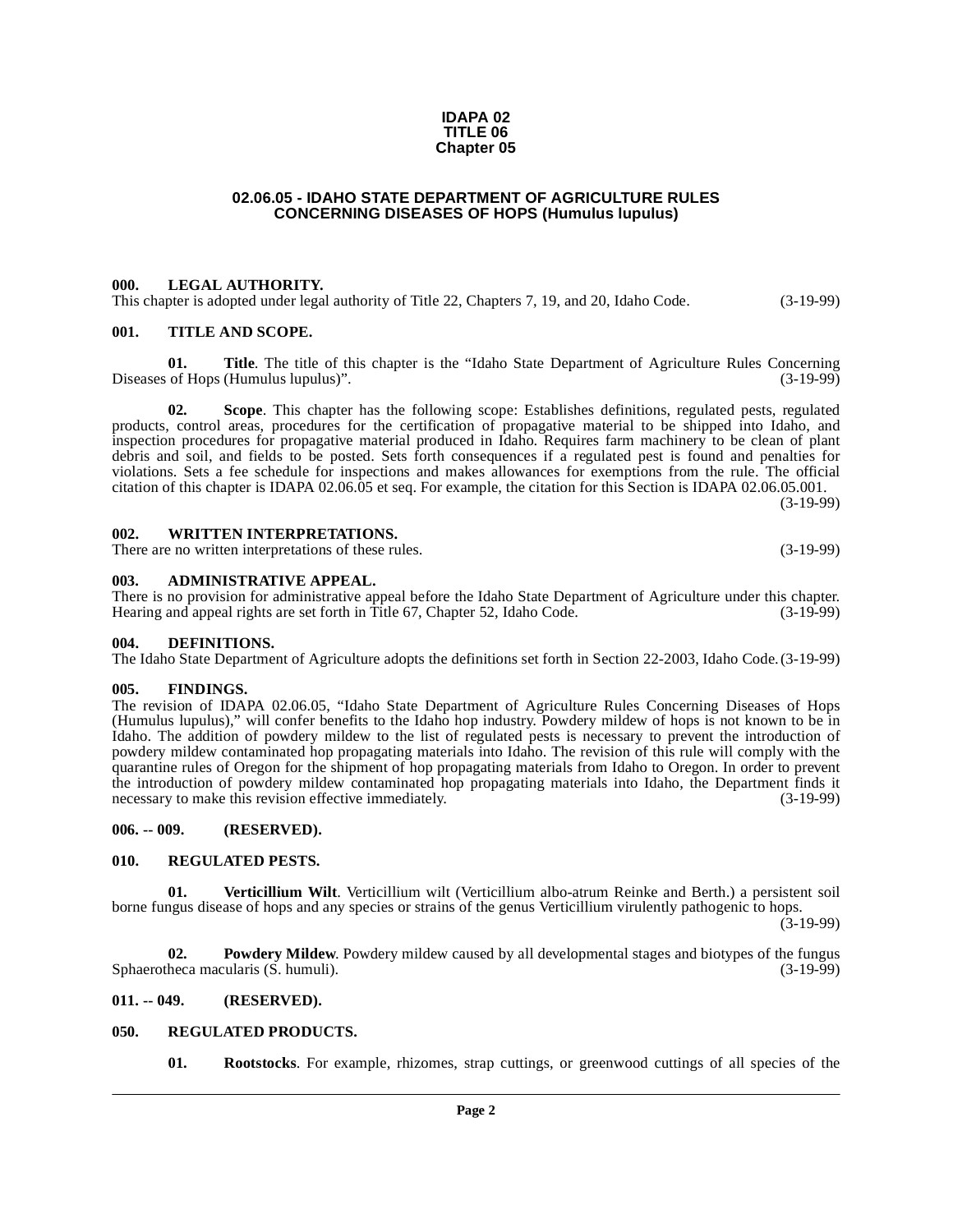genus Humulus. (8-1-80)

<span id="page-2-7"></span>**02. Machinery**. Machinery, vehicles, tools, equipment, trellis poles, wire, anchor irons, and any other appurtenances used in the culture and/or production of hops. (8-1-80)

## <span id="page-2-0"></span>**051. -- 099. (RESERVED).**

## <span id="page-2-4"></span><span id="page-2-1"></span>**100. CONTROL AREA.**

Except as stated in Subsection 350.03 of this rule, the control area is Bonner, Boundary, and Kootenai Counties, State of Idaho. (3-19-99)

## <span id="page-2-2"></span>**101. -- 149. (RESERVED).**

## <span id="page-2-5"></span><span id="page-2-3"></span>**150. ELIGIBLE ROOTSTOCKS.**

**01. Eligibility**. Only rootstocks eligible for phytosanitary certification may be imported into the control area or transported as planting stock within the area. Eligibility will be established by meeting the following requirements: (8-1-80) requirements:

a. Imported rootstocks. (8-1-80)

i. A desired clone must be grown under observation at a state or federal hop research facility in Idaho, Washington, Colorado, or Oregon for two  $\overline{2}$ ) consecutive years or growing seasons with no evidence of Verticillium wilt or powdery mildew. (3-19-99) wilt or powdery mildew.

ii. Only rooted aerial stem cuttings or apical meristems derived from clones having undergone the two observation period may be imported into the control area. (8-1-80)  $(2)$  year observation period may be imported into the control area.

iii. Colonies derived from eligible clones may serve as sources of eligible rootstocks but only after two  $(2)$  consecutive growing seasons in a commercial yard or nursery within the control area.

iv. Eligible clonal stocks must be accompanied by a phytosanitary certificate when imported into the control area. A copy of the certificate must be filed with the Idaho State Department of Agriculture, Division of Plant Industries, at least ten (10) days prior to shipment. The certificate must affirm freedom from Verticillium wilt and powdery mildew and compliance with Subsections 150.01.a.i. through 150.01.a.iii. (3-19-99) powdery mildew and compliance with Subsections 150.01.a.i. through 150.01.a.iii.

b. Eligible rootstocks from within the control area. (8-1-80)

i. The owner of rootstocks may move existing eligible stocks from field to field within the control area. (3-19-99)

ii. Rootstocks sold, moved, or transferred within the control area to other than the owners land must be accompanied by a valid transfer permit issued by the Department. Rootstocks moved without a transfer permit will not be eligible for future sale or transfer.

## <span id="page-2-6"></span>**02. Inspection Procedures To Retain Eligibility**. (8-1-80)

Existing plants within the control area will be inspected at least once every other year except those plantings intended for sale or transfer in which case they must have been inspected during the twelve (12) month period immediately prior to transfer. (8-1-80) period immediately prior to transfer.

b. All new plantings of imported rootstocks will be inspected annually for the first two (2) consecutive years following initial planting and at least every twenty-four (24) months thereafter. (8-1-80)

c. It shall be the responsibility of the individual grower to notify the Department of movement of eligible stock into new fields, sales and/or purchase of rootstocks. The grower shall also initiate annual requests on or before July 1 for inspections to maintain eligibility. (3-19-99) before July 1 for inspections to maintain eligibility.

**Page 3**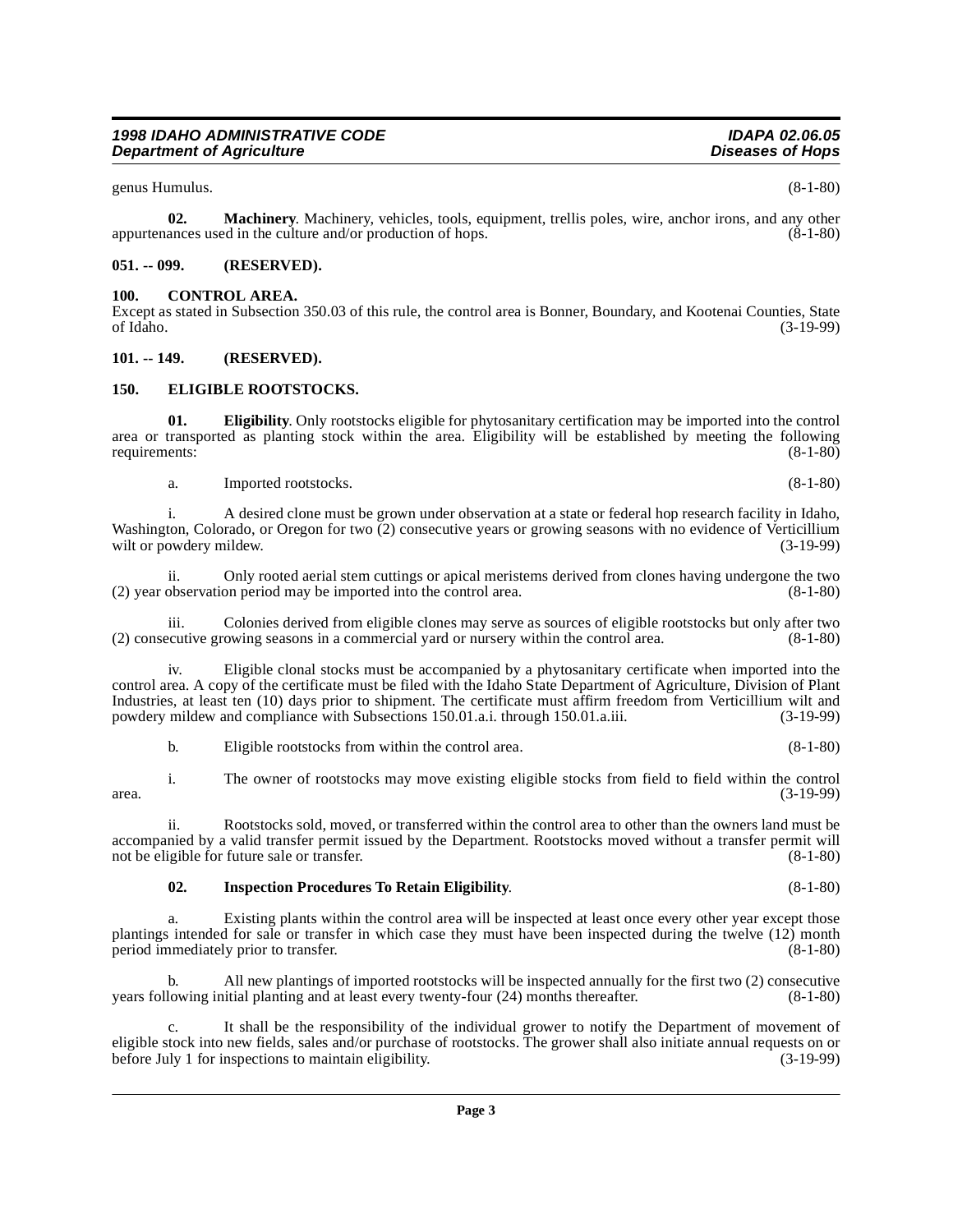#### <span id="page-3-0"></span>**151. -- 199. (RESERVED).**

#### <span id="page-3-12"></span><span id="page-3-1"></span>**200. MOVEMENT OF FARMING EQUIPMENT.**

**01.** Clean And Free. Farm equipment, including but not limited to tillage equipment, vehicles and hop urtenances moving into the control area must be clean and free of soil and hop debris. (8-1-80) yard appurtenances moving into the control area must be clean and free of soil and hop debris.

**02. Requirements**. Freedom from plant material and soil may be accomplished by washing, steam cleaning, and/or use of a disinfectant appropriately labeled for the purpose. (8-1-80)

#### <span id="page-3-2"></span>**201. -- 249. (RESERVED).**

#### <span id="page-3-14"></span><span id="page-3-3"></span>**250. POSTING OF FIELDS.**

**01. Purpose**. All hop yards and nurseries within the control area shall be posted to prevent entry of ized personnel and vehicles. (8-1-80) unauthorized personnel and vehicles.

**02. Visibility**. Signs shall be visible from adjacent public roadways or points of access to hop yards.  $(8-1-80)$ 

## <span id="page-3-4"></span>**251. -- 299. (RESERVED).**

#### <span id="page-3-13"></span><span id="page-3-5"></span>**300. PEST DETECTION.**

**01. Inspection**. If there is evidence of a regulated pest which is detected by visual inspection, the Department, in cooperation with the University of Idaho, Department of Plant, Soil and Entomological Sciences, will perform laboratory procedures sufficient to determine the causal organism.

**02. Consequences**. Positive identification of the presence of Verticillium wilt or powdery mildew virulently pathogenic to hops will result in loss of eligibility for sale or transfer for those rootstocks within the infected field and in addition a directive may be issued that the infested area be removed from hop production and the soil be disinfested.

#### <span id="page-3-6"></span>**301. -- 349. (RESERVED).**

#### <span id="page-3-11"></span><span id="page-3-7"></span>**350. EXEMPTIONS.**

**01. Agencies**. This order does not apply to any governmental agency growing hops in experimental plots approved by the Director, Idaho State Department of Agriculture and under the supervision of qualified plant scientists. (3-19-99)

<span id="page-3-16"></span>**02. Quarantine Area**. Such experimental plots shall serve as quarantine areas during the period that a clone is meeting the eligibility requirements for phytosanitary certification and be subject to Subsection 150.01.a. of this rule. (3-19-99) this rule.  $(3-19-99)$ 

<span id="page-3-15"></span>**03. Powdery Mildew Certification**. All hop propagating materials to be shipped to all counties in Idaho shall be accompanied by a phytosanitary certificate issued by the state of origin's plant regulatory agency stating that the propagating material has been inspected and found apparently free from powdery mildew. The plant regulatory agency of the state of origin shall send a copy of the phytosanitary certificate to the Idaho State Department of Agriculture, Division of Plant Industries, 2270 Old Penitentiary Road, P.0. Box 790, Boise, Idaho 83701-0790, FAX (208) 334-2283. (3-19-99)

#### <span id="page-3-8"></span>**351. -- 399. (RESERVED).**

#### <span id="page-3-10"></span><span id="page-3-9"></span>**400. AUTHORITY TO ENTER AND INSPECT.**

The Director of the Idaho State Department of Agriculture or his designated agents are authorized to enter and inspect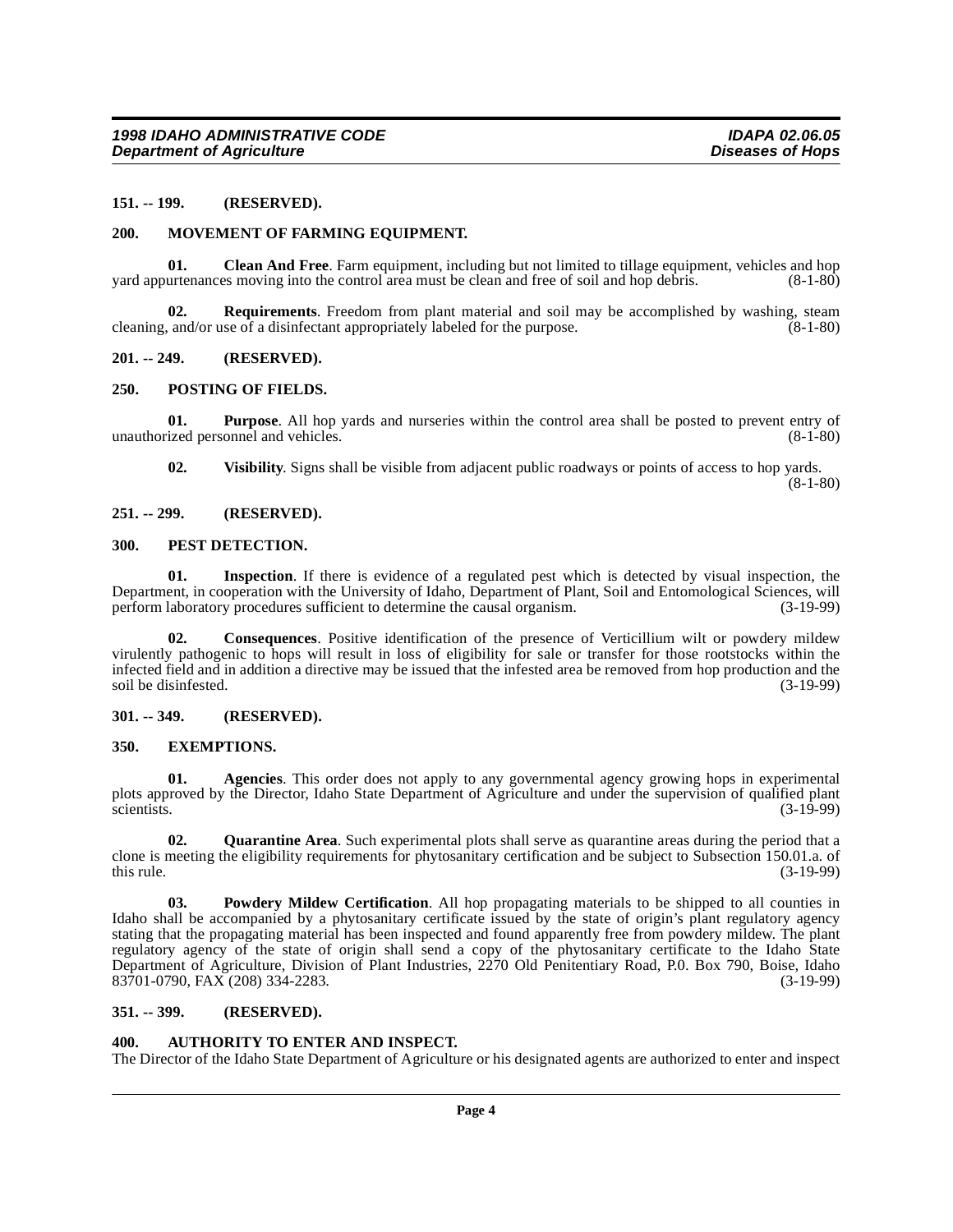<span id="page-4-10"></span><span id="page-4-9"></span><span id="page-4-5"></span><span id="page-4-3"></span>

| 500.         |     | FEES AND CHARGES.<br>The fees and charges for inspection, certificates, and permits shall be as follows: | $(3-19-99)$ |
|--------------|-----|----------------------------------------------------------------------------------------------------------|-------------|
| certificate. | 01. | <b>Transfer Permits.</b> For in-state sale of rootstocks: seven dollars and fifty cents (\$7.50) per     | $(8-1-80)$  |
|              | 02. | <b>Phytosanitary Certificates.</b> For exporting purposes: ten dollars (\$10) per certificate.           | $(8-1-80)$  |
|              | 03. | <b>Field Inspection.</b>                                                                                 | $(8-1-80)$  |
|              | a.  | Application for field inspection: three dollars (\$3) per field.                                         | $(8-1-80)$  |

<span id="page-4-6"></span>b. Late penalty fees: twenty dollars (\$20) per application on all applications received after July 1 of r and prior to July 15. (8-1-80) each year and prior to July 15.

- <span id="page-4-7"></span>c. Acreage inspection fee: three dollars (\$3) per acre or fraction thereof per field. (8-1-80)
- **04. Laboratory Fees**. Fifty dollars (\$50) per sample. (8-1-80)

## <span id="page-4-4"></span>**501. -- 999. (RESERVED).**

**1998 IDAHO ADMINISTRATIVE CODE IDAPA 02.06.05 Department of Agriculture** 

any and all hop plantings within the state of Idaho. (3-19-99)

## <span id="page-4-0"></span>**401. -- 449. (RESERVED).**

## <span id="page-4-8"></span><span id="page-4-1"></span>**450. PENALTIES AND ENFORCEMENT POWERS.**

**01. Enforcement**. All designated agents of the Idaho State Department of Agriculture are empowered out the provisions of these rules. (3-19-99) to carry out the provisions of these rules.

**02. Penalty**. Any person violating any of the provisions of these rules may be subject to the penalty is of Title 22, Chapter 7, 19, and 20, Idaho Code. (3-19-99) provisions of Title 22, Chapter  $7, 19,$  and 20, Idaho Code.

## <span id="page-4-2"></span>**451. -- 499. (RESERVED).**